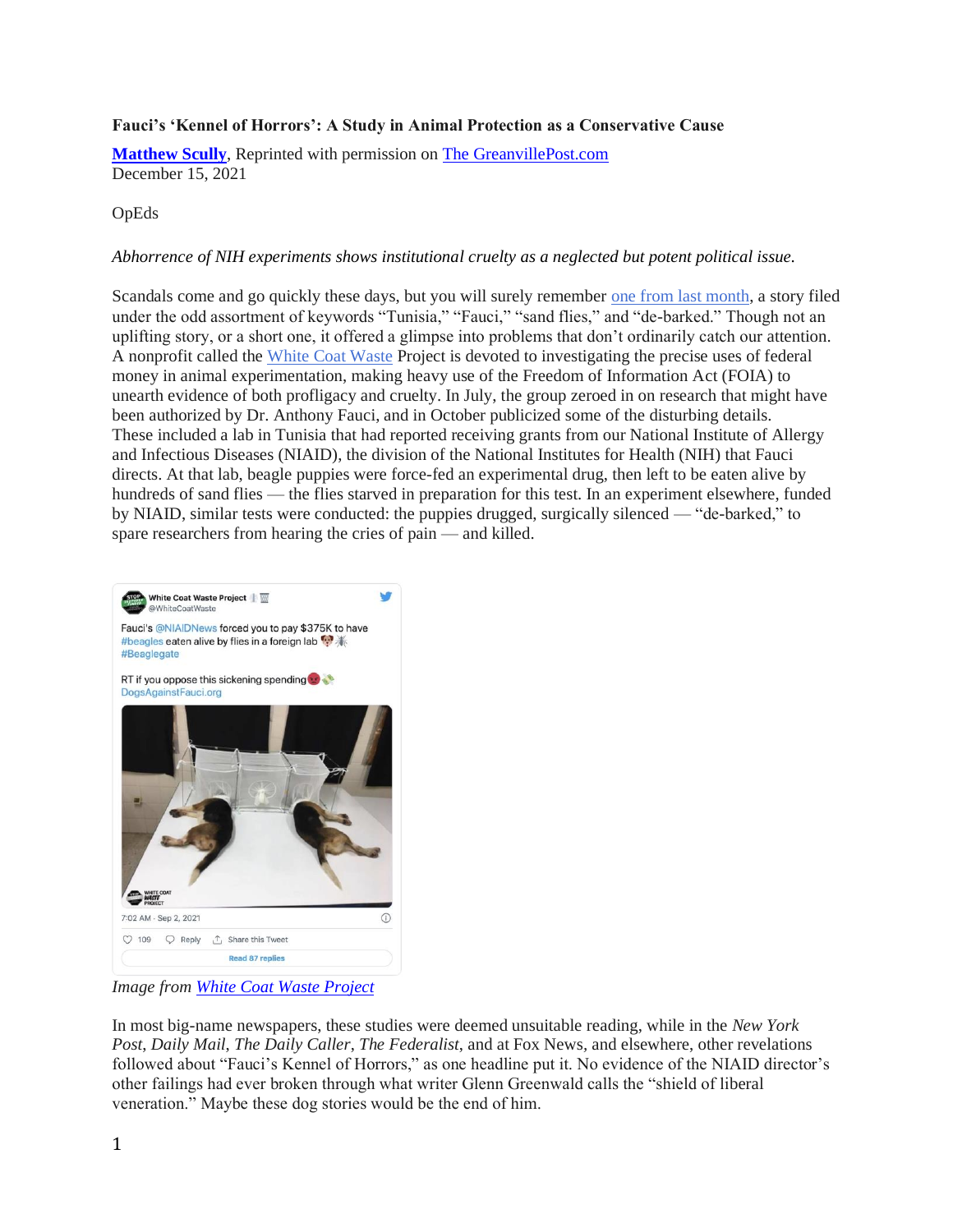Considering the sweet nature of beagles, their despicable treatment also amounts to a gross violation of trust.

In their #ArrestFauci, Twitter-mob version as the controversy played out, the allegations were needlessly personal, suggesting depravity when only truthfulness and judgment were at issue. A proper statement of the case, conveying "grave concerns about reports of costly, cruel, and unnecessary taxpayer-funded experiments on dogs," came in a letter to Fauci from Republican representative Nancy Mace of South Carolina and 15 of her colleagues, who requested a reply by November 19. Just what had been going on in the experiments, they wanted to know; why were the labs using dogs at all; and could the doctor explain the need for "cordectomy," which "involves slitting a dog's vocal cords in order to prevent them from barking, howling, or crying."

Fact-checking sites inspected the claims, and in the short of it the accounts from White Coat, though disputed in some respects, were true. No, said NIAID, it had not underwritten the sand-fly experiment in Tunisia; this was funded by other, unnamed sources, and therefore, though critics had described it accurately, was not attributable to Fauci. But, yes, NIAID had funded other experiments on dogs by the same people at the same lab in Tunisia. And it had supported a very similar experiment on beagles, done at a contract lab in California, in which 44 puppies were subjected to severe methods, including "cordectomies" to muffle the irksome yapping that can fill a room when dogs are tortured.

A picture accompanying news stories had showed puppies strapped down, their heads in mesh cages as parasites fed on them. That photo, said NIAID, was of the other study, supposedly done with other funding. How the dogs in its own experiment looked, we don't know, and NIAID didn't volunteer other pictures to help clarify the difference. In any event, whatever Fauci's knowledge of the business in Tunisia — and the funding source still remains murky — all concede that he has for decades overseen funding for many such experiments on dogs and other animals.

To reporting from Greenwald, we owe the definitive fact-check on all of this. In a 2018 *[Intercept](https://theintercept.com/2018/05/17/inside-the-barbaric-u-s-industry-of-dog-experimentation/)* piece, he explored "a largely hidden, poorly regulated, and highly profitable industry in the United States that has a gruesome function: breeding dogs for the sole purpose of often torturous experimentation, after which the dogs are killed because they are no longer of use." In any given year, we learn, some 60,000 dogs in the United States are condemned to this fate, spending "their entire, often short, existence locked in a small cage" — at corporate research centers, at universities, at NIH labs in Bethesda, Md., and elsewhere. They are "bred to suffer," in tests that often serve purely commercial interests, and that keep the federal appropriations and grant money coming, while yielding hardly anything of value to medicine, and nothing that could not be gained by other means.

The [Greenwald] *Intercept* \* piece is an unflinching work of journalism, and after reading it one can easily recognize the opposite, in the form of an October 25 defense of the dog experiments by *Washington Post* columnist Dana Milbank. The [column reads](https://www.washingtonpost.com/opinions/2021/10/25/fauci-puppy-experiments-conspiracy-republicans/) like an exhibit in some other kind of study, supporting the hypothesis that, when their icons are threatened, liberals can be made to believe and parrot anything. NIH and NIAID say their research guidelines follow only the highest standards in animal welfare; Milbank considers that assurance sufficient, and he resents it when others bother to inquire further when the NIAID director's "foes file Freedom of Information Act requests and search for material that could embarrass him." The *Post*'s former White House reporter has been told "it is *mandatory* that the dogs be euthanized," and when something is federally mandatory that should be final; only the "antiscience forces" arrayed against Fauci, so "bitter about his aggressive fight against covid-19," don't get that.

"Beagles," he continued, "are used because of their uniform size." In truth, beagles are promoted by laboratory dog breeders as ideal for experiments because they're so compliant and trusting — undone, in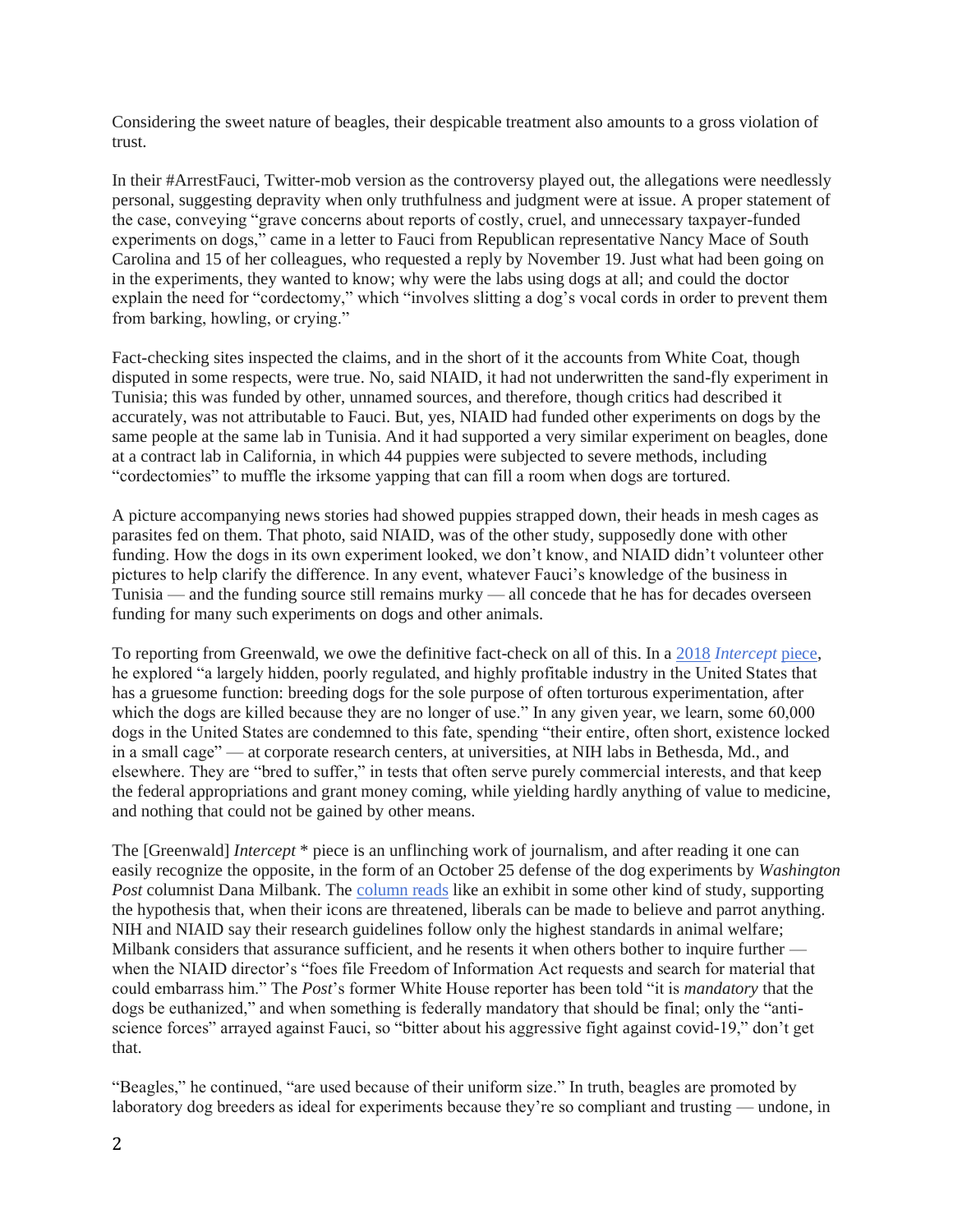the wrong hands, by their sweet temperament — traits that NIAID criteria term their "docile nature." Even "de-barking," Milbank had convinced himself, is really for the puppies' own good. Awful as the practice sounds, and despite being a criminal offense in some jurisdictions, in laboratories, he informed us, "the dogs undergo cordectomies to reduce anxiety."

Complacent, gullible, and, in closing his piece, even juvenile with a line about critics "barking triumphantly" at Fauci's awkward situation, Milbank at least acknowledged the kennel-of-horrors controversy, which otherwise remained confined mostly to the conservative press. This happened to be around the same time that a key element in the Wuhan-lab investigation was confirmed by NIH, in a letter regarding gain-of-function objectives in coronavirus experiments it had supported at Fauci's direction. And even that revelation, wrote Milbank, was "not of great consequence."

In general, the scandal was a case of excuse-making on the left as it contended with selective outrage on the right. And you have to wonder why it took the Fauci angle for our media to get on a story that's compelling enough on its own merits. Among the hundreds of reporters on science, medicine, and congressional-appropriations beats, at least some might have made FOIA inquires of their own about NIH experiments. But other than Greenwald, who's been on the case? Why did it take an advocacy group, White Coat, to do the journalists' work for them? Why must they be handfed evidence of misconduct that the public should be learning about as a matter of course? And why does it require an FOIA request at all to obtain facts about the many harsh and invasive animal experiments done or paid for by NIH and other federal agencies?

Dutiful reporting would discover that in animal research, and also in the federally mandated testing of chemicals and drugs — involving the travails of millions of creatures, large and small — various aspirational guidelines and frameworks, such as the three R's of "replacement, reduction, and refinement," have little effect. The goals for reform get polished in committee meetings and commended in professional journals; in practice they are usually meaningless. There's no accountability, no enforcement of standards, and one reason for that is negligible media attention to a pervasive animalwelfare problem.

Perhaps nothing says more about the mindset governing the use of animals in science than this: When they're done with surviving dogs, cats, rabbits, primates, and other subjects, most government and private labs refuse to turn them over to rescue groups, such as the [Beagle Freedom Project,](https://bfp.org/) or to sanctuaries where the creatures can heal and be in the care of people who aren't trying to hurt them. Instead, whether mandatory or not, the labs either kill or ship them off for further use elsewhere. Because of this practice, a federal bill was introduced this year — with co-sponsors Susan Collins (R., Maine) and Gary Peters (D., Mich.) in the Senate, and Representatives Mace and Brendan Boyle (D., Pa.) in the House — to require that retired animals be made available for adoption. To elicit just one little scrap of sympathy from the people running these labs, it takes an act of Congress.

Though the mere mention of Scientific Research can give animal experiments an aura of humanitarian endeavor, this belongs to our imagination only; the impression quickly passes on direct encounter. It's a multibillion-dollar enterprise, driven largely by federal money and mandates, or else by scholastic credentialing in an insular world dominated by animal-use dogma, and is undeserving of inclusion when we praise the great and benevolent works of modern science and medicine. As White Coat's [Devin](https://www.nationalreview.com/2021/11/the-useless-cruelty-of-animal-experimentation/)  [Murphy explained recently at](https://www.nationalreview.com/2021/11/the-useless-cruelty-of-animal-experimentation/) National Review Online, the work with animals typically involves novel experiments laboring to prove academic theories. Project ideas abound and there are none so redundant, pointless, or merciless that some intriguing thesis and attention-getting grant application cannot be produced to make it happen.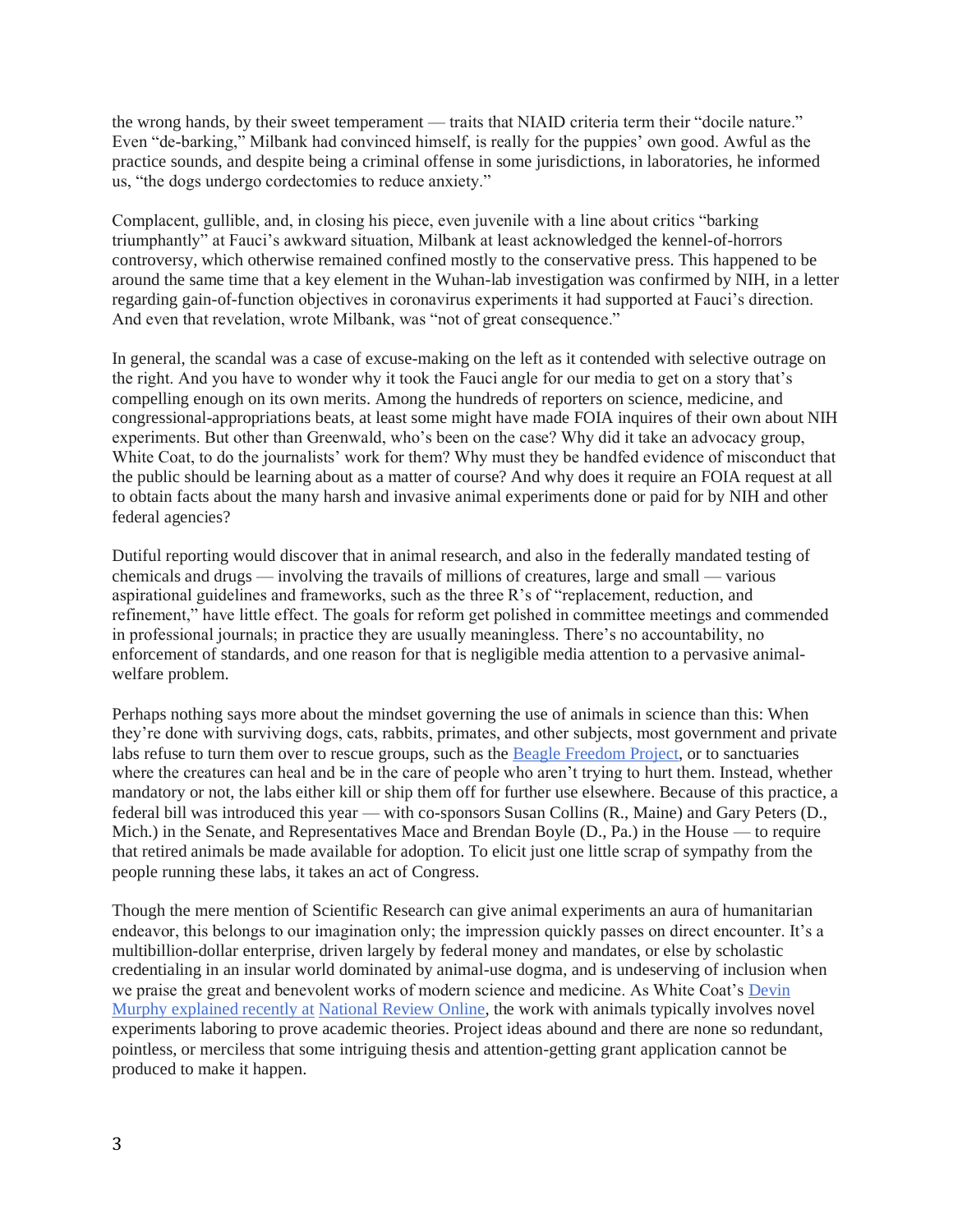What researchers who have just burned through millions in public funds, studying fear in animals, or pain tolerance, or addiction and obesity, or emotional deprivation, or whatever, are going to report back that nothing of much value has been learned? There is always some prospective stride forward in the quest for knowledge, some elusive insight still to be gained, if only they just keep doing it and getting paid for it again and again.

For such supposedly inquisitive and innovative people, too, it never seems to occur to the experimenters that they're operating on the least empirical premise of all — that animals are just things, raw material or that the more coercive and violent methods they employ are little different, as experienced by the victims, from the barbarities that once drew street crowds to public vivisections.

Researchers themselves, as they sometimes admit, grow numb to grotesque and unnatural scenes, much as happens to workers in factory farms, and they don't make the best judges of fairness and need. Objectivity is likelier to come from outside the labs where the animals are hidden. And to reasonably weigh what is essential and what is not, we need to know the details.

Consider, for example, another feature of the NIAID scandal, reported by *Breitbart* under the headline "Fauci's Freakshow: NIH Conducted Psychological Torture Experiments on Monkeys," and by the *Daily Beast* with a rebuttal titled "Health Agency Debunks Wild Claim That Fauci Carried Out Experiment to Terrify Monkeys." The way this one works is that they take rubber spiders and mechanical snakes and use these to sneak up on and frighten the monkeys — about 150 of them, bred or captured — who are caged and chained. The researchers destroy part of the monkeys' brains — with acid — to intensify the experience of fear.

It's ongoing and is overseen not by NIAID but by a division called the National Institutes of Mental Health (NIMH), at a cost, White Coat tells us, of some \$46 million. The NIMH assured an Associated Press fact-checker that such research is "critically important" to obtaining "insights into the neural regulation of defensive responses to threat and inform the etiology and treatment of anxiety disorders in humans." What's more interesting is NIMH's own defensive response to White Coat requests for some 50 hours of videotape documenting the experiments. It took not only an FOIA filing but also a lawsuit to make this publicly funded, "critically important" research public. And if there are insights to be gleaned from watching the videos, they concern the mental health of people who spend millions to torment primates in secret while imagining that they are doing humanity a service. Anyone with an anxiety disorder would feel worse after learning what his or her supposed benefactors at NIMH were up to.

Having confirmed with NIMH that Fauci "is not involved and has never been involved in this study," the *Daily Beast* dismissed the whole "ridiculous claim." The Associated Press fact-checker was likewise relieved to find that "the nation's top infectious disease expert had no part in the research." Everyone writing about, commenting on, or fact-checking the primate experiment was acting on the assumption that it would be troubling, and perhaps ruinous to his reputation, if he had been involved. But since the experiment itself is a fact in any case, shouldn't *someone* at NIMH still answer for it? How many horrorhouse routines like this are going unreported, at the expense of the [68,000 or so other primates](https://www.aphis.usda.gov/animal_welfare/annual-reports/2019/fy19-summary-report-column-F.pdf) held captive in laboratories in the United States — not counting the 40,000 more who are captive but not currently in use? Isn't such cruelty worth investigating, reproaching, and ending, even if it cannot be laid at the door of Anthony Fauci?

Greenwald, in a Substack piece on November 3, observed an emerging storyline in the NIAID scandal. Having disclosed upsetting information about Fauci, White Coat, founded by Republican consultant Anthony Bellotti, was under suspicion by the media as "an anti-science MAGA organization." *Washington Post* reporters were suddenly calling the group in search of donor information, evidently hoping to prove that it was financed by right-wing detractors of the inerrant Dr. Fauci.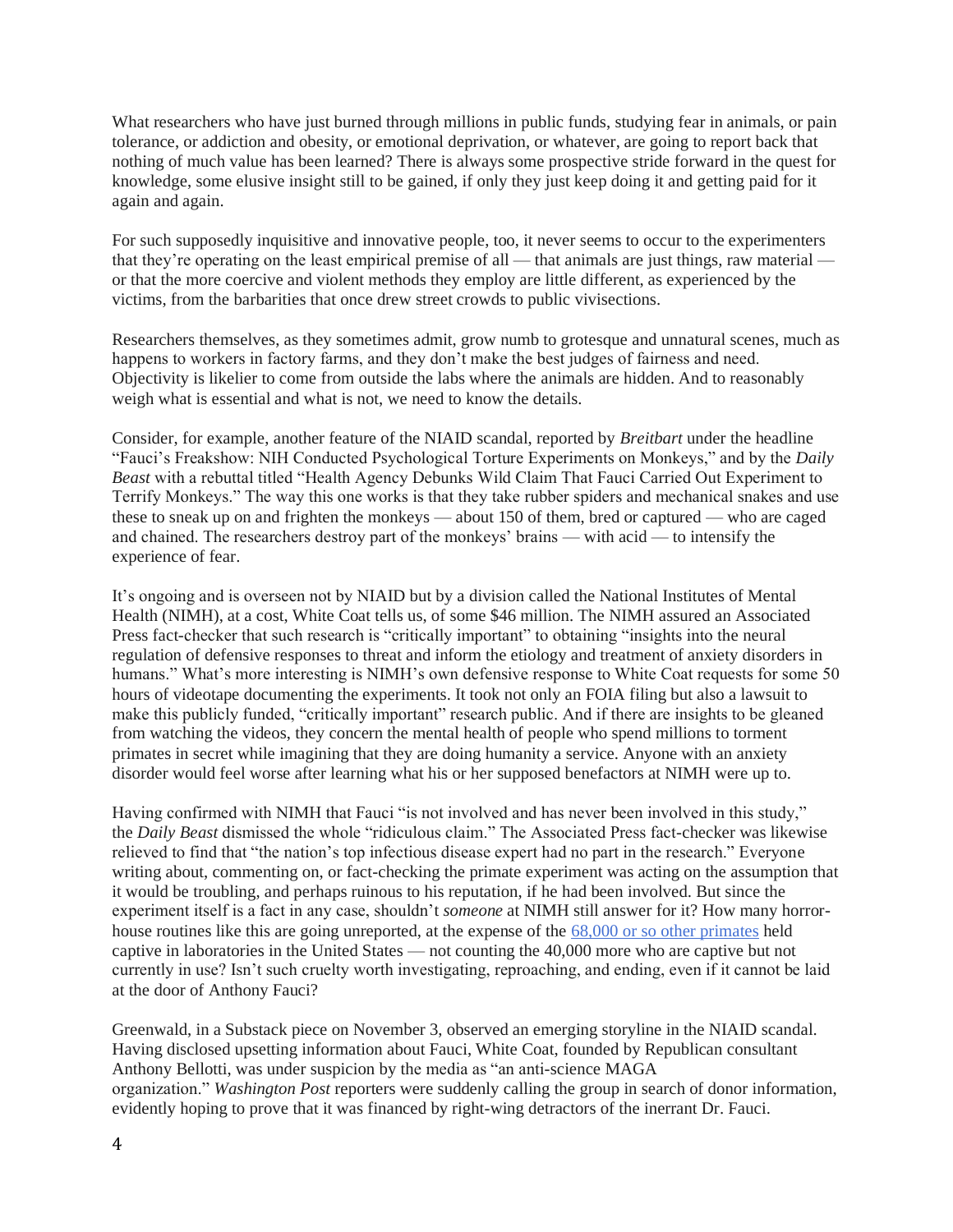And if you were following the scandal at the time, maybe you noticed another recasting, surely for the good. Placed by the lab revelations in the role of defenders of animals against institutional abuse, prominent Republicans found themselves on the right side of a moral issue with broad public support. Senator Rand Paul of Kentucky, Governor Ron DeSantis of Florida, Tucker Carlson on his show, and other conservatives, spoke with force and eloquence about what DeSantis called "despicable" treatment of the dogs, undoubtedly conveying the bipartisan sentiments of most listeners as well. Now that the appalling facts of animal exploitation were widely known, after all, what political leader would want to be out there defending "science" as practiced with devocalized beagles or mechanical snakes?

Here we might reflect on what further possibilities the issue holds. It's not as though exposing two or three demented experiments has exhausted the subject. There was a day when deference seemed due to our class of medical and public-health experts in Washington. In late 2021, however, if one is told in connection with any kind of experiment or policy that "Dr. Fauci has determined it's necessary," that doesn't have quite the ring of finality it might once have carried. Indeed, some of the tendencies that he and others have displayed during the pandemic — groupthink, a preference for coercion, a refusal to admit error — no doubt help explain the plight of animals in labs. We've seen how unyielding scientific officialdom can be, how heavy-handed, attached to false assumptions, dismissive of dissent, and prone to ordering and prolonging untenable practices even when urgent human interests are at stake. It only completes the picture to find like-minded authorities justifying and mandating the costly and medically worthless exploitation of animals in research and testing.

Along these lines, President Trump's director of the Environmental Protection Agency, Andrew Wheeler, wrote movingly during his tenure about the needless suffering of dogs and other animals in the EPA's mandatory testing of pesticides and other chemicals. Wheeler sought (with legislative support from Democratic senator Cory Booker of New Jersey) to replace that archaic practice with "ethically sound science" and humane testing alternatives, setting a target year of 2035. Though this switch to alternatives was set in motion in 2016 by long-overdue amendments to the Toxic Substances Control Act, the main obstacle to reform here has been the environmental lobby, as usual sacrificing animals to its own relentless demands and regulatory manias. All the more reason to make ending the toxicity testing on animals a Republican-led effort, and not wait a decade to do it.

*Mandates* often spell trouble for animals, as Senator Paul and the advocacy group Animal Wellness Action have argued in advancing another change to rid us of abuse in labs. With Republican co-sponsors Mike Braun of Illinois and John Kennedy of Louisiana, and Booker along with Democrat Ben Ray Lujan of New Mexico, Paul last month introduced the FDA Modernization Act to amend a Depression-era law requiring that all experimental drugs be tested on animals, including primates and dogs. Almost invariably, in about 19 of every 20 cases, drugs that pass animal screening end up failing, or actually doing harm, in human clinical trials. And it's the current mandate of the Food and Drug Administration that accounts for many thousands of NIH-funded tests like the ones that gave us last month's scandal. There are testing methods that better predict human biological responses — computer models, cell-based assays, machine-learning software, among others — though even to list these as alternatives to forcefeeding drugs to animals is, as science writer and animal advocate Jeremy Beckham points out, like citing "alternatives to astrology." Paul's bill would free drug companies to use other techniques, and also eliminate the animal-use requirement in NIH-funded experiments for new drugs and vaccines. The mandated animal testing, imposed since 1938, was never sound or rational in the first place.

If the misery of 44 beagles in one NIAID contract lab is distressing and heartbreaking, a public concern in need of addressing, then such measures as Wheeler's and Paul's to spare, in many labs, millions of dogs and other creatures from fates no better would be a good way to turn our passing indignation into consistent moral action. Everyone deplores the random, isolated cases of cruelty; for some reason it's the systematic, never-ending ones that are easiest to ignore. A political party needs to break from form now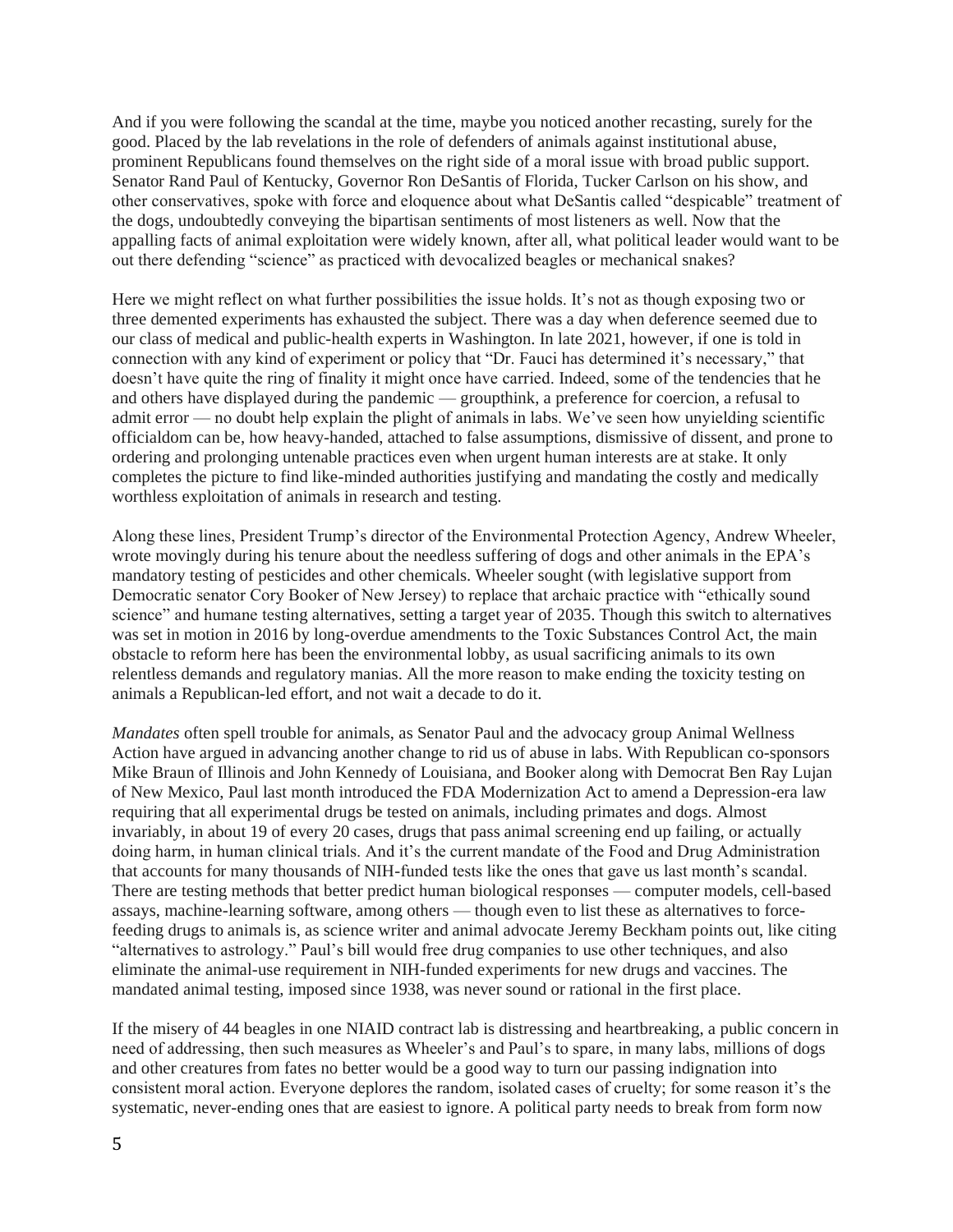and then, escape comfortable patterns, and discern neglected issues, and it may be that public abhorrence of animal abuse presents such an opportunity. The cause would certainly suit our antiestablishment instincts and newfound knack for defying prediction — although, of course, once consistent action and humane alternatives are the aim, other questions follow. For example, what about other kinds of institutional abuse? What about modern "agricultural science" as applied in the intensive, massconfinement farming of animals, with all that it entails?

Fordham theology professor Charles Camosy, in an October 27 [commentary for Religion News Service,](https://religionnews.com/2021/10/27/does-the-fauci-beagle-flap-mean-conservatives-are-now-serious-about-animal-protection/) doubted the sincerity of Fauci's critics in suddenly pouncing on accounts of the goings-on at NIH, wondering, "Have conservatives, who in response to many issues raised about animal protection often respond by invoking how much they like bacon, done a 180?" It's a fair point, worth thinking over before we rule out the 180.

Stories about "de-barked" dogs and the like catch us with our guard down, allowing for unreserved condemnation. Much as we might admire and love dogs, however, it's make-believe to act as though abusing them is an outrage while the massive, standardized, and carefully concealed abuse of other animals is an acceptable fact of life, just the way things are. We don't need to run them through an NIMH lab to prove that pigs, cows, lambs, fowl, and all other farmed animals also suffer. They have minds, emotions, and needs. They're not nothing. If most humans feel no special connection to them, that is no verdict on these creatures and their worthiness. They can hardly be expected to attract our sympathy from across a chasm of willful ignorance between the animal products we use and the factory farms, which themselves resemble an elaborate torture experiment.

Here too our major media rarely dig deep into the issue, perhaps mindful of advertisers, or else too caught up in their easy and overwrought climate coverage to focus on a moral calamity in the here and now. So it was again Greenwald who, last year in the *Intercept*, captured the extreme torment inflicted by industrialscale farming, with an account of the pandemic-driven "depopulation" and mass burial of pigs, some of them while still alive. Video and audio recorders had been hidden at one farm in Iowa. As "ventilation shutdown" begins, we hear "the piercing cries of pigs as they succumb." No less sensitive and smart than dogs, these creatures were "suffocated and roasted to death," by the millions, across Iowa and other states. Ruthless measures, taken in an emergency, to remind us of ruthless measures taken every day as the norm. New horrors, as he writes, "in an industry that was already suffused with them." That exposé can be read as a companion piece with Greenwald's work investigating the breeding, agonies, and disposal of dogs and other laboratory animals. Fundamentally, it's all the same story. It's the same problem, the same deep moral disorder, complete with the same sort of people who won't take it seriously and who resent those who do.

As Camosy points out, some conservatives meet the issue with habitual contempt, brushing it off with their boorish "bacon" talk and the like. But the cruelty problem and its remedies do not follow any narratives of the Left or of the Right. We can leave animals and efforts to protect them out of our culture wars. There's nothing strictly liberal about concern for factory-farmed animals, nothing conservative about indifference, nothing partisan at all in simple fellow-feeling for these afflicted creatures, cursed for our sake. As a moral cause, it is a category all its own, not about anything else, not trying to rewrite your worldview or reorder your life. Whether progressive, MAGA, or something in between, you can be for protecting animals, including farmed animals — and even for alternatives to animal products — without giving an inch on any front. As Greenwald writes, this is "a movement that can attract people from all ideologies, who identify with either or neither of the two political parties, but unite in defense of universally held values and principles."

Be careful before discounting the drawing power of those values among many conservatives. When Camosy writes that animals share with us "the breath of life," as our companions in Creation, with a